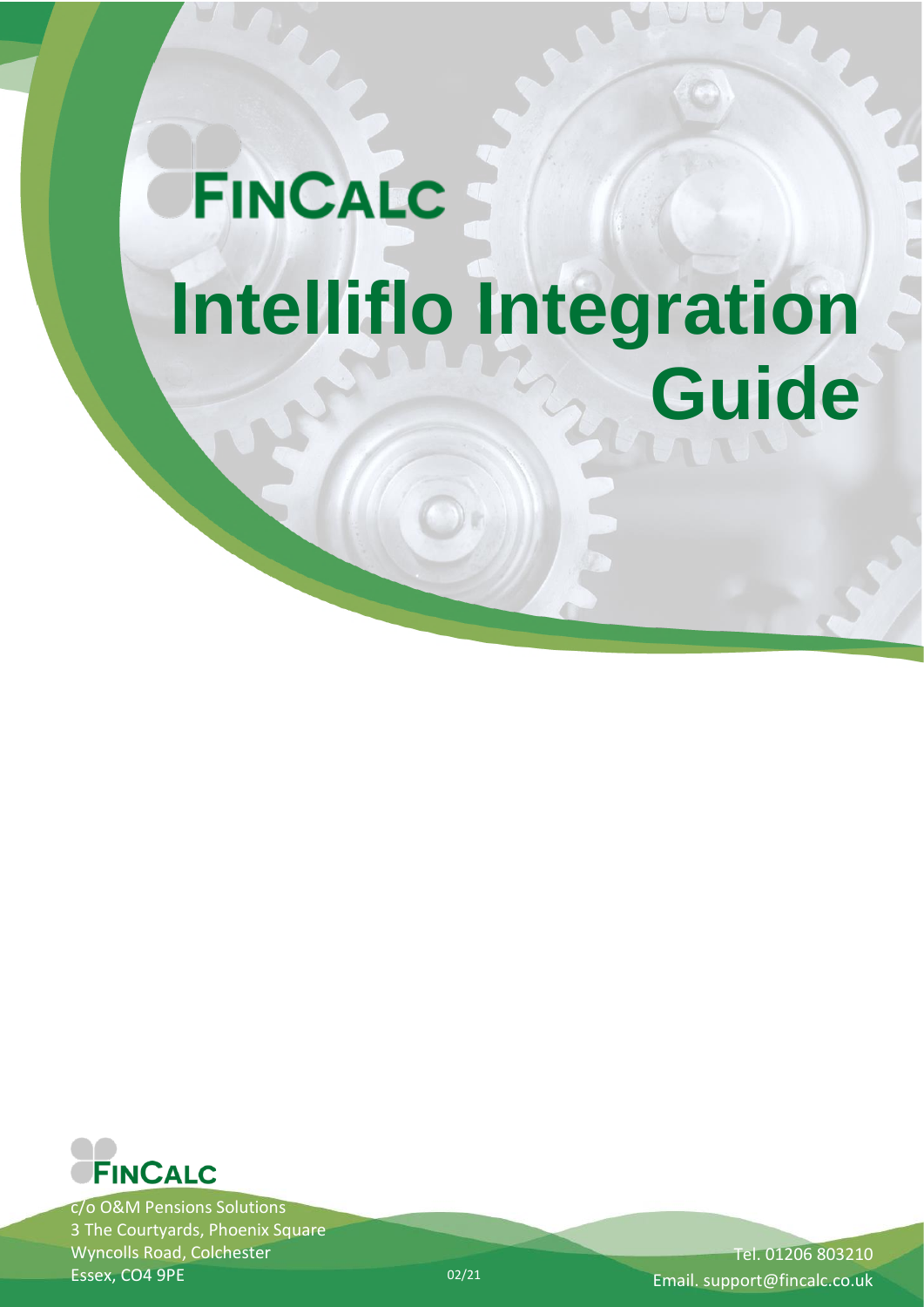# **CONTENTS**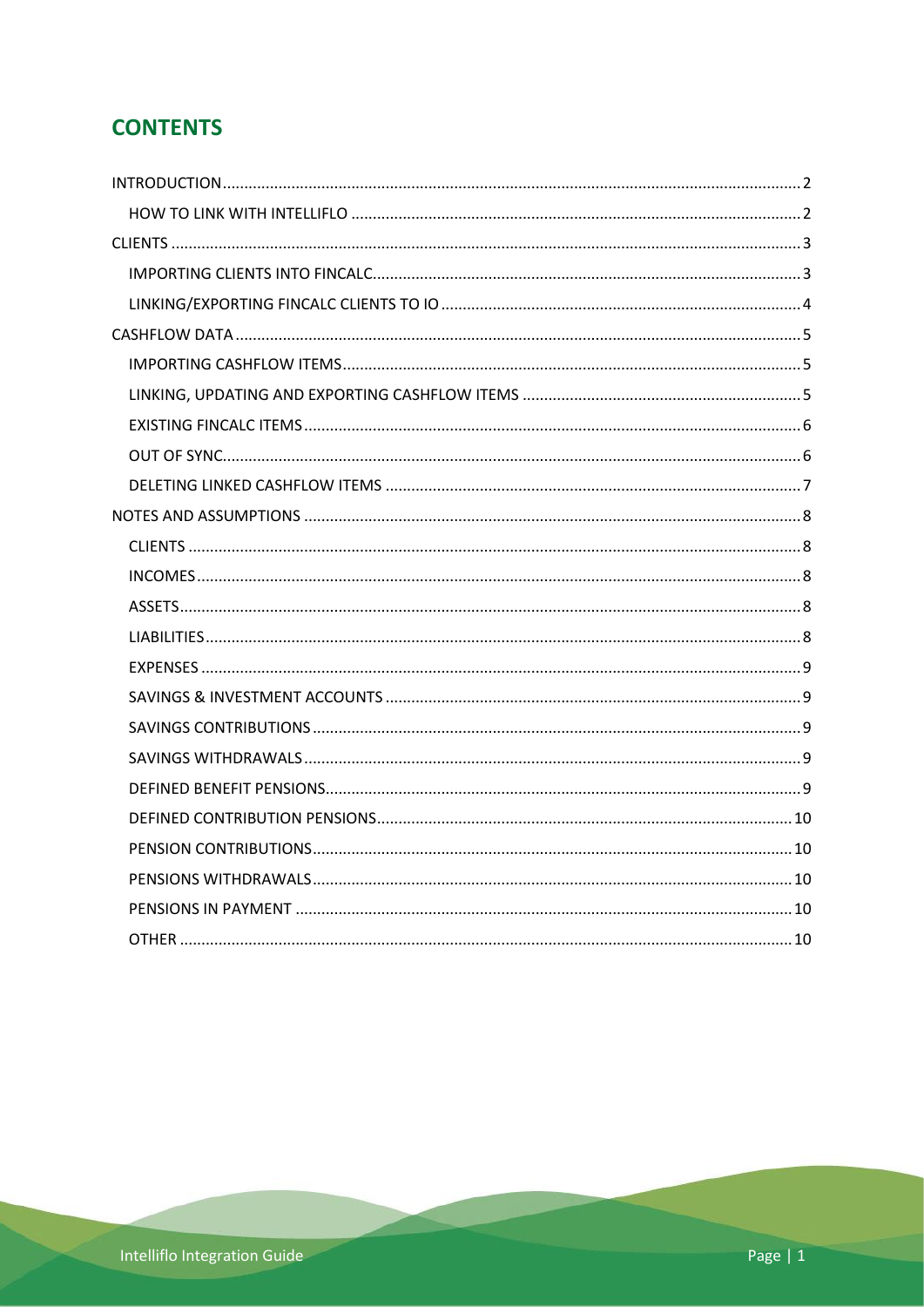# <span id="page-2-0"></span>**INTRODUCTION**

This guide is specifically for Intelligent Office Integrated FinCalc Users.

This guide will go through the process of setting up Intelliflo integration and explaining how to use the 2-way integration.

## <span id="page-2-1"></span>**HOW TO LINK WITH INTELLIFLO**

Once your Company is an Intelligent Office Integrated FinCalc User (after arranging this with our Client Services Department), the integration link on FinCalc will be activated and ready for you to start using. You now need to go to the iO store and search for the FinCalc App.



Simply install the App and you will be directed to our website to confirm your FinCalc login details. Once confirmed, the link to Intelligent Office will be activated.

When you are next in FinCalc, you will see this icon  $\begin{bmatrix} 1 & 1 \\ 1 & 1 \end{bmatrix}$  in the header. When you hover over this it will confirm if you have an active link and when this will expire.

Due to security measures, the link is required to be reactivated every three months, however this icon will change colour and a message will appear to confirm this.

You will note that this icon will now appear throughout FinCalc in relation to Back Office integration.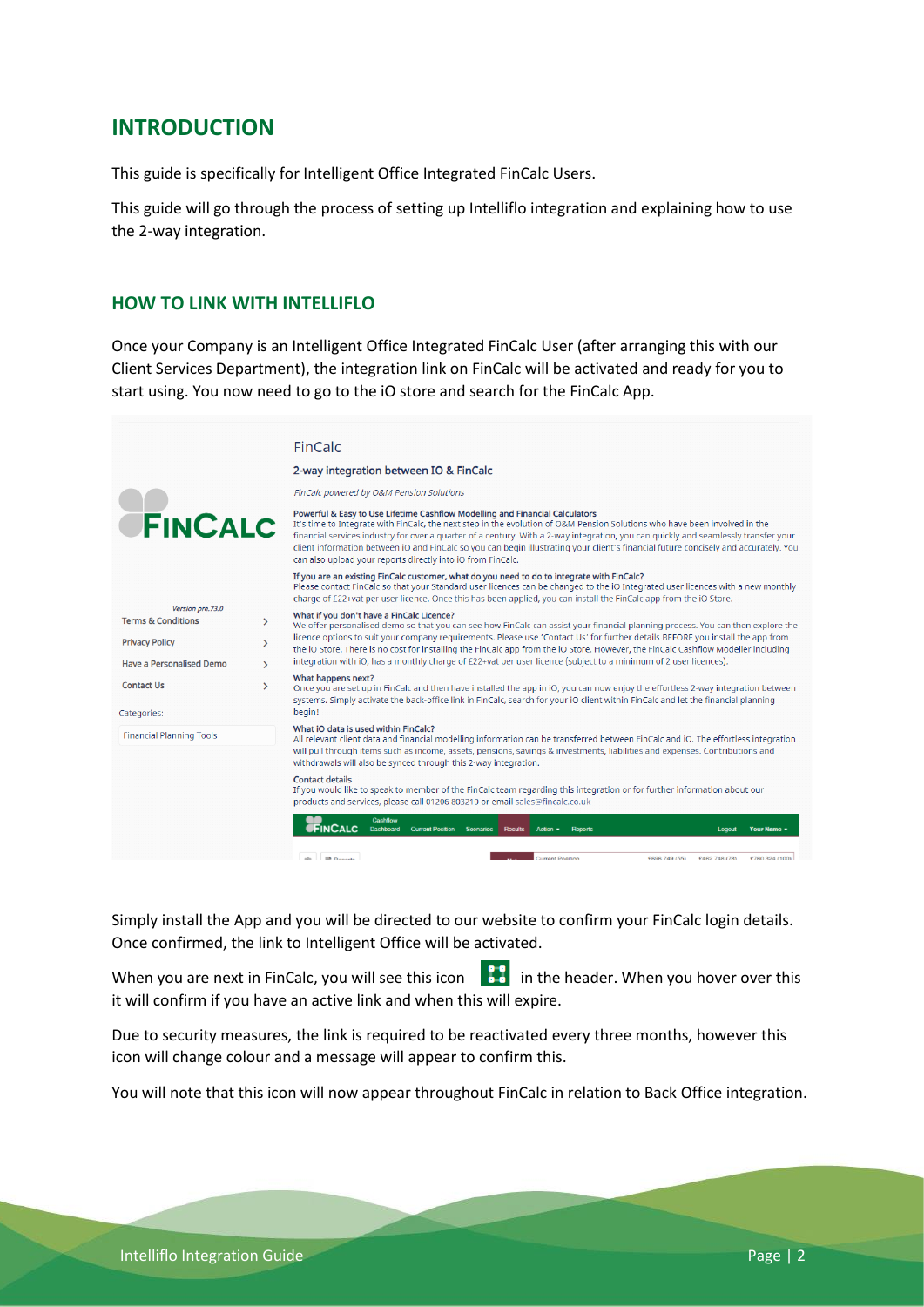# <span id="page-3-1"></span><span id="page-3-0"></span>**CLIENTS IMPORTING CLIENTS INTO FINCALC**

Once the integration has been activated, you can (1) import any iO clients into FinCalc (2) link existing FinCalc clients to their records in iO or (3) create FinCalc clients in iO.

To import a client, select the **button within the client section.** This will take you to input a new client, however a new Back Office button will appear at the top of this screen. Hovering over this Back Office button confirms 'Import client from Intelliflo'. Pressing this button will take you to a search screen as illustrated below:

# Client Import from Intelliflo

| <b>Client Forename</b>  | <b>Client Surname</b>            | Date of Birth |  |
|-------------------------|----------------------------------|---------------|--|
|                         |                                  | dd/mm/yyyy    |  |
| <b>Client Reference</b> | <b>National Insurance Number</b> | Postcode      |  |
|                         |                                  |               |  |

Simply enter the client you wish to import and press search. The Clients that match your criteria will appear underneath the search options as hyperlinks. Select the client you wish to import, and this will take you straight into their new Client Profile. To show that this client is linked to Intelliflo you can see this  $\begin{bmatrix} 1 & 0 \\ 0 & 1 \end{bmatrix}$  button, which opens their record in iO.

If your iO client had a spouse, this record will be automatically imported at the same time and can be seen under the relationships section in the FinCalc client profile.

At this point FinCalc is pre-populated with the following information if it is entered within iO:

- Full Name
- Gender
- Date of Birth
- Marital Status
- NI Number
- Employment status Known if any employments added.
- Occupation Known if any employments added.
- Retirement Age Known if any employments added.
- **Address**

Please note that FinCalc requires, First Name, Surname, Gender and Date of Birth to create a client. You will see a warning message confirming what else is required in iO if any of these are missing.

If your Client on iO has more than one employment added, FinCalc will bring through the information on the employment with the largest Income attached.

You can see this information by selecting the edit button.

Close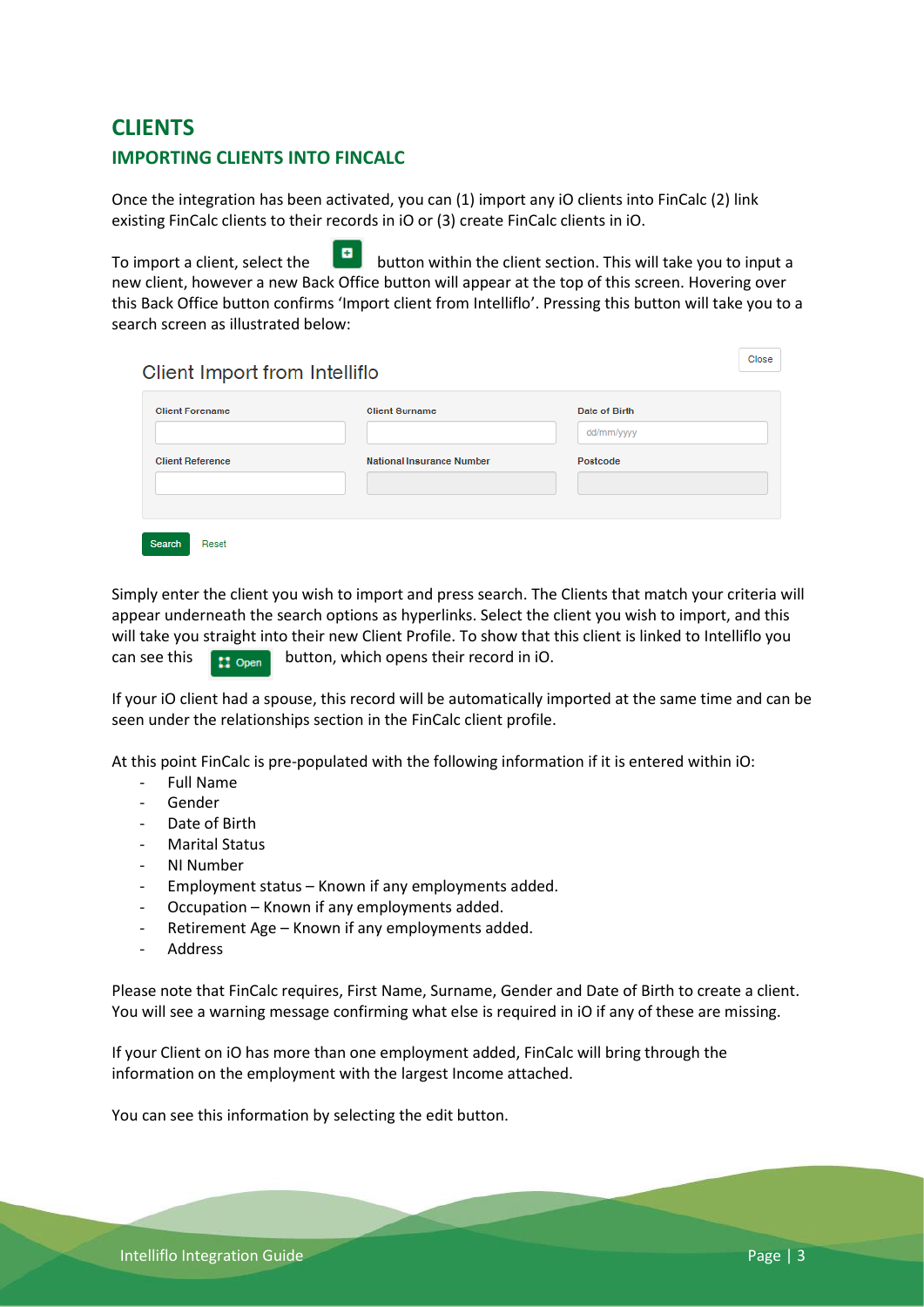You are also able to input any of the information we could not find or was not entered into iO, and you can complete the Annual allowance and Lifetime allowance section of this screen.

If at any point you wish to unlink this client, within the edit screen is this button . Simply select this to remove the future link.

If you edit any of the details (apart from the employment details) while linked, this will be pushed back to iO when you select the at the bottom of the screen.

### <span id="page-4-0"></span>**LINKING/EXPORTING FINCALC CLIENTS TO IO**

If you already have clients added within FinCalc and wish to either link these to existing clients in iO or create new clients in iO, simply go into their client profile on FinCalc and select this  $11$  Link button.

This will take you to a search screen where you can enter the criteria to link to an existing iO client or select  $\begin{array}{|l|} \hline \end{array}$  to create the client in iO. If you select create you will also need to confirm the Adviser.

This will automatically link or create the client to iO, and you are now able to view them in iO by selecting the button.

Please note if you have a couple on FinCalc, you will have to link/create from both Profiles and manually add the relationship on iO.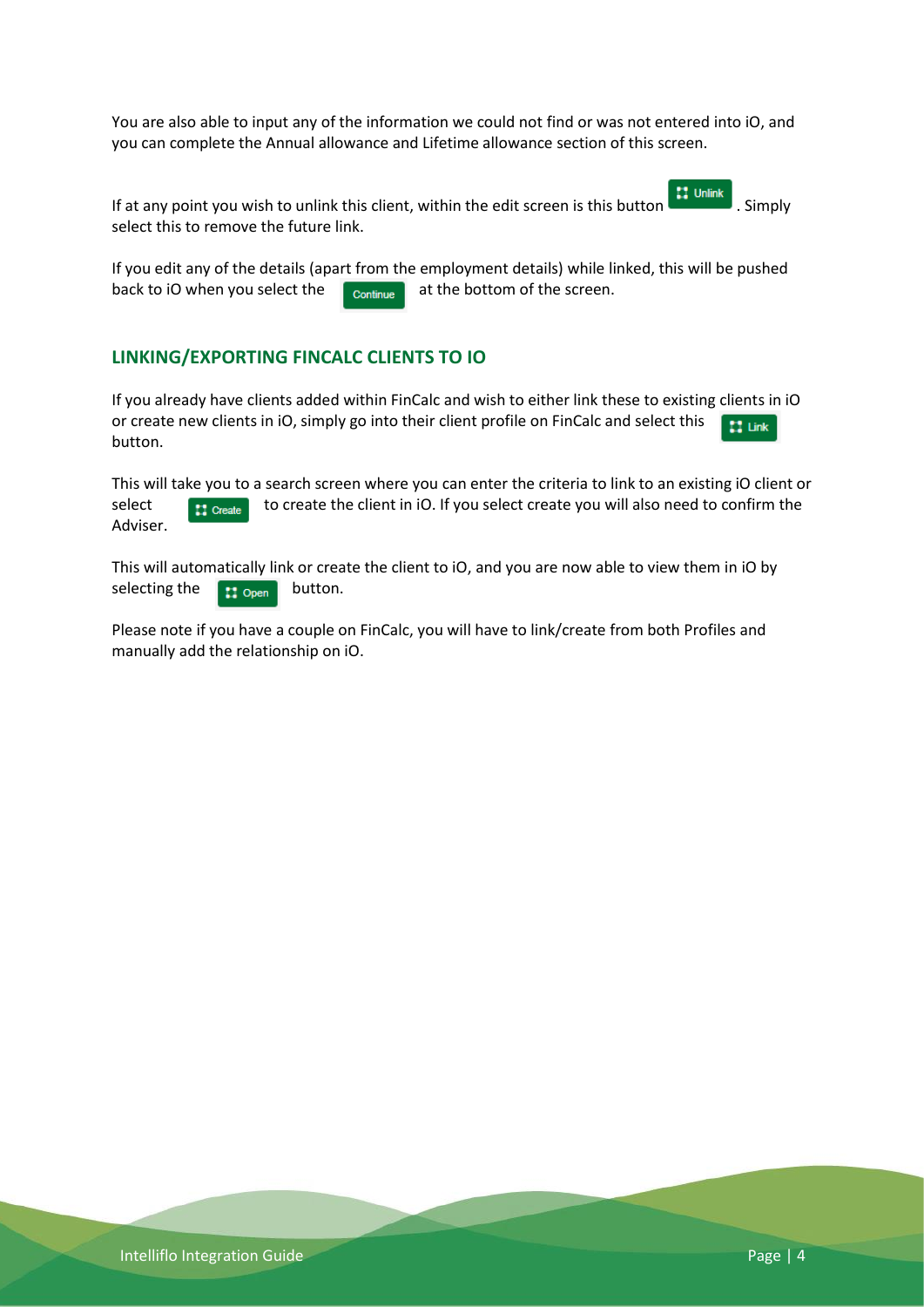# <span id="page-5-1"></span><span id="page-5-0"></span>**CASHFLOW DATA IMPORTING CASHFLOW ITEMS**

Once your Clients have an iO link, when you launch the Cashflow FinCalc will automatically retrieve any data you have saved within iO and prepopulate items in FinCalc Cashflow.

FinCalc will pull through the following (please see limitations appendix for full details):

- Incomes (added through both the Employment and Income section of the fact find)
- **Expenses**
- In force Pension Plans
- Defined Benefit Plans
- Pensions in Payments (From either the Annuities section or the Income section of the fact find)
- In force Mortgages
- In force Savings and Investment Accounts
- In force Liability Plans

Please note, you will get a warning if only one of the Clients within the Cashflow is linked to Back Office. **Due to the ability to add Joint items in both systems we do require both clients to be linked.** 

If this is the first sync with iO, please review the data that has been imported. Due to the data that is able to be pulled through, it may leave blank fields in some required fields. If you go to the results tab in FinCalc the warnings will indicate the items that require review and amendment.

### <span id="page-5-2"></span>**LINKING, UPDATING AND EXPORTING CASHFLOW ITEMS**

You will see that if you amend any of these items, there is a new panel at the bottom of the edit page. This question will be different depending on what state the item is in, either:

- **Creating a new item in FinCalc**- The Panel will appear as to the right asking if you would like this item to be created in Intelliflo. Please note that we are not able to create all items in iO. If this is the case, 'No' will be selected and disabled. Full details will appear in the Limitations section.



- **Editing an item linked to Intelliflo**- The panel will confirm this item is linked and whether you would like to update Intelliflo with any changes made. As per below:

Linked to Intelliflo - Update Intelliflo with changes made here?



- **Editing an item not linked to Intelliflo**- The panel will confirm the item is not currently linked and whether you would like to create this item within Intelliflo. As per below:

Not Linked to Intelliflo - Create in Intelliflo?

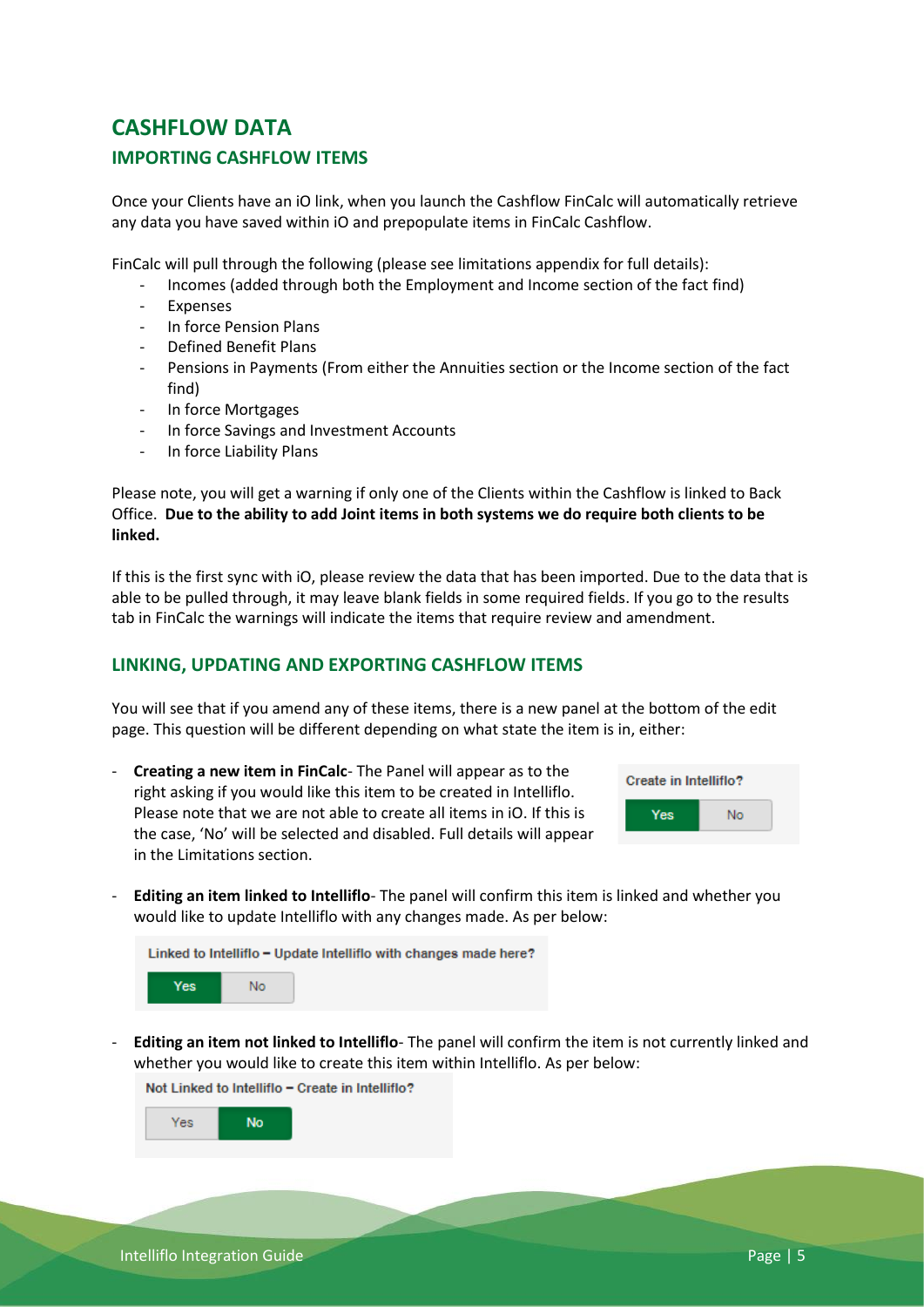#### <span id="page-6-0"></span>**EXISTING FINCALC ITEMS**

If your Client has existing FinCalc items within the Cashflow these WILL NOT automatically be created in iO.

You are able to create these in iO by either going into each item and selecting Yes to the new input of 'Create in Intelliflo', or go to the **Action** drop down menu, and select **Create in Intelliflo**. This will bring you to a new page (as per below) listing all the existing items with the ability to select which items to create in iO.

| Create In Intelliflo                                                                                                                    |                           |       |                                      |
|-----------------------------------------------------------------------------------------------------------------------------------------|---------------------------|-------|--------------------------------------|
| The following items have been created in FinCalc but not Synced to Intelliflo. Please select the items you wish to create in Intelliflo |                           |       |                                      |
| <b>Type</b>                                                                                                                             | <b>Description</b>        | Owner | Do you want to create in Intelliflo? |
| Incomes                                                                                                                                 | Inheritence               | Eva   | <b>No</b><br><b>Yes</b>              |
| Expenses                                                                                                                                | Rent (And bills)          | Joey  | <b>Yes</b><br><b>No</b>              |
| <b>Assets</b>                                                                                                                           | Home                      | Joint | <b>No</b><br><b>Yes</b>              |
| Savings                                                                                                                                 | add new saving            | Joey  | <b>Yes</b><br><b>No</b>              |
| Savings                                                                                                                                 | <b>Current Account</b>    | Joint | <b>Yes</b><br><b>No</b>              |
| Transactions                                                                                                                            | Pension Contribution (DB) | Joey  | <b>Yes</b><br><b>No</b>              |
|                                                                                                                                         |                           |       |                                      |
| Continue<br>Cancel                                                                                                                      |                           |       |                                      |

Selecting 'Yes' will push all selected items into Intelliflo and create the Back Office link.

Please note, if you have items on FinCalc and Intelliflo, at the point of linking the client to the Intelliflo we are unable to link existing FinCalc items to existing iO items. This is due to the parameters we are provided. Therefore, duplicates may appear, and it is worth reviewing the data retrieved from Intelliflo and deleting any Unlinked duplicates within FinCalc.

#### <span id="page-6-1"></span>**OUT OF SYNC**

There are some rare occasions that FinCalc may be updated without an active link to Intelliflo, and this may cause some items to be Out of Sync.

The most common occasion will be if you 'Share with Client' or if your link with Back Office has been disabled or expired. Anything updated by the client or during this period will not automatically be updated in Intelliflo. Any items that are 'Out of Sync' will appear when you next load the cashflow with an active link. For these items you will have the option to '**Keep FinCalc Changes'** which will update Intelliflo with the information on FinCalc, '**Replace with Intelliflo'** which will override the changes made in FinCalc with the data in iO and '**Turn off link to Intelliflo'** which will leave the FinCalc amendments and turn 'Linked to Intelliflo- Update Intelliflo with changes made here?' to NO.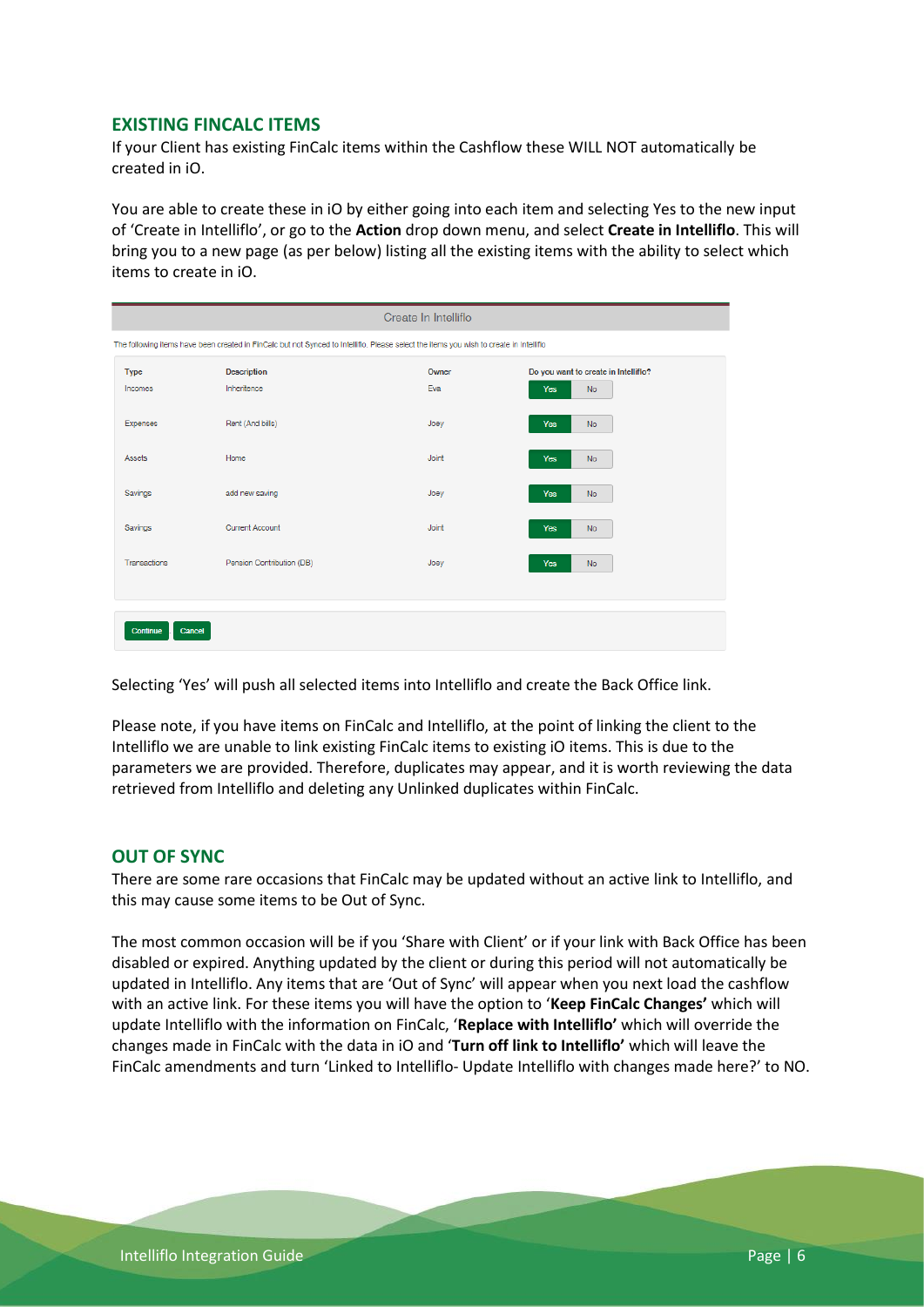#### As per below.

| <b>Type</b> | <b>Description</b> | Owner | Out of Sync from | Do you want to Keep FinCalc changes, Replace<br>with Intelliflo or Turn off link to Intelliflo? |
|-------------|--------------------|-------|------------------|-------------------------------------------------------------------------------------------------|
| Pensions    | DB.                | Joey  | Thu 4 Feb 8:58am | Replace<br>Turn off link<br>Keep                                                                |
|             |                    |       |                  |                                                                                                 |
| Continue    |                    |       |                  |                                                                                                 |

The following items have been amended on FinCalc and not Synced to Intelliflo. Please confirm how you wish to treat these amendments.

If you wish to review the changes before you update the Back Office, we recommend you select 'Turn off link to Intelliflo'. You can then go into the item ensuring you agree with the amendments and can simply change 'Linked to Intelliflo- Update Intelliflo with changes made here?' to YES.

#### <span id="page-7-0"></span>**DELETING LINKED CASHFLOW ITEMS**

You are able to delete any item within the Cashflow, whether this is Linked to the Intelliflo or not. Simply select the 'Delete' button at the bottom right of any edit screen.

If the item is linked, the follow pop-up will appear.

| Delete Income                                                                     |  |  |                                                                                           |  |  |  |
|-----------------------------------------------------------------------------------|--|--|-------------------------------------------------------------------------------------------|--|--|--|
| You are about to delete Example.<br>Intelliflo when you next launch the Cashflow. |  |  | Please Note: If you Delete from FinCalc only the item will be recreated into FinCalc from |  |  |  |
| Delete in FinCalc<br>Delete in FinCalc AND Intelliflo<br>Close                    |  |  |                                                                                           |  |  |  |

It is worth noting that if an item is on Intelliflo and it can pull through into the Cashflow, there is no way for us to exclude this from the Cashflow, even if you have previously deleted the item within FinCalc.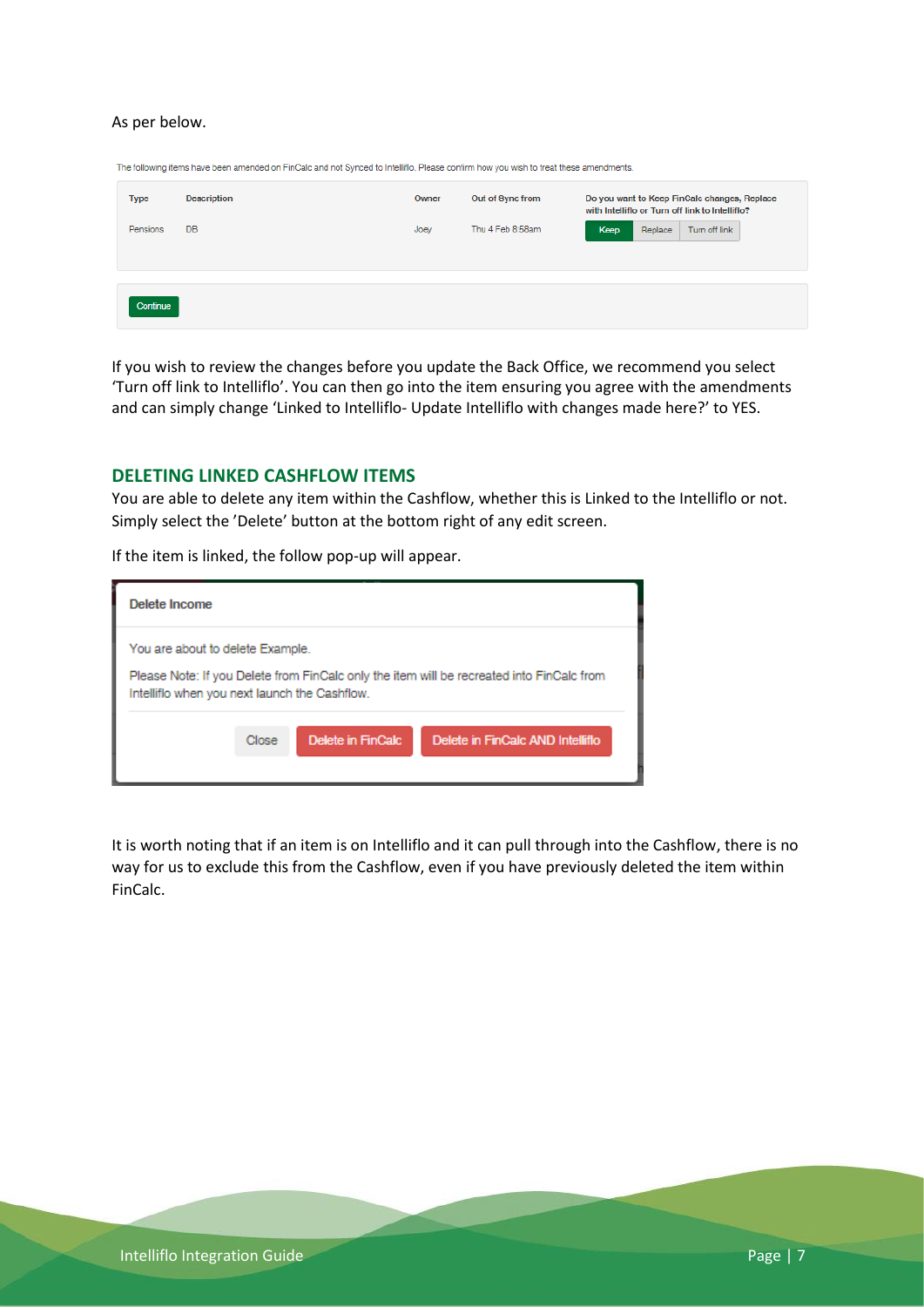# <span id="page-8-0"></span>**NOTES AND ASSUMPTIONS**

## <span id="page-8-1"></span>**CLIENTS**

- FinCalc does not support Unspecified as a Gender, this will require amendment on iO.
- Employment Status, Occupation, Retirement Age is gathered from the iO client Employment. If multiple FinCalc will use the employment with the Highest Salary – These fields are not updated and/or created in iO. If amended in FinCalc, iO will override in the next sync.
- Tax Area is determined by the postcode.
- FinCalc is unable to retrieve Lifetime Allowance or Money Purchase Annual allowance information.
- FinCalc can only create individual clients in iO. If you wish to push a couple, both must be done separately, and a relationship added within iO.

## <span id="page-8-2"></span>**INCOMES**

- If Income Type is a Pension in Payment, it will be made in FinCalc as a Pension. The only Pension in payment we can support with a future start date is a State Pension. If a Pension in Payment has an end date in iO, we are unable to support this in FinCalc.
- If an Income is linked to an Employment within Intelliflo, FinCalc is unable to change income type in Intelliflo if income type is not valid when linked to an employment.
- FinCalc will always try and pull through the Gross Value unless the Income Basis on FinCalc is set as Non-taxable. If the Income is taxable and the Gross Value on iO has not been entered, the Net value will pull through. (Note - any changes will push them back into Gross value unless the Tax Basis in FinCalc is Non-taxable)
- If any Start date is blank in iO, FinCalc will assume Current.
- If any End date is blank in iO, FinCalc will assume Forever.
- If the End date for an income is in the past it will not be created in FinCalc.
- *If Frequency in FinCalc is Every 2 years, Every 3 years or Every 5 years, the item cannot be created or synced back to iO.*
- If an income is linked to an Asset on iO we can retain this link in FinCalc. However, we can amend this in iO or create this is iO.

### <span id="page-8-3"></span>**ASSETS**

• If an income is linked to an Asset on iO we can retain this link in FinCalc. However, we can amend this in iO or create this is iO.

### <span id="page-8-4"></span>**LIABILITIES**

- Liabilities added under 'Fact find Liabilities' in iO are unavailable to pull into FinCalc.
- FinCalc only imports 'In Force' Plans.
- Liabilities in FinCalc are created from Mortgages and Liability Plans. These have limited data available to us therefore importing these will have missing data.
- *We are unable to Create any Repayments on iO.*
- Deleting from FinCalc (If selected delete in FinCalc and Intelliflo) may not delete the selected liability due to only the user that created the plan being allowed to delete it i.e. if the plan was created by an adviser within IO it cannot be deleted by an app unless the app identifies itself as the adviser who created the plan.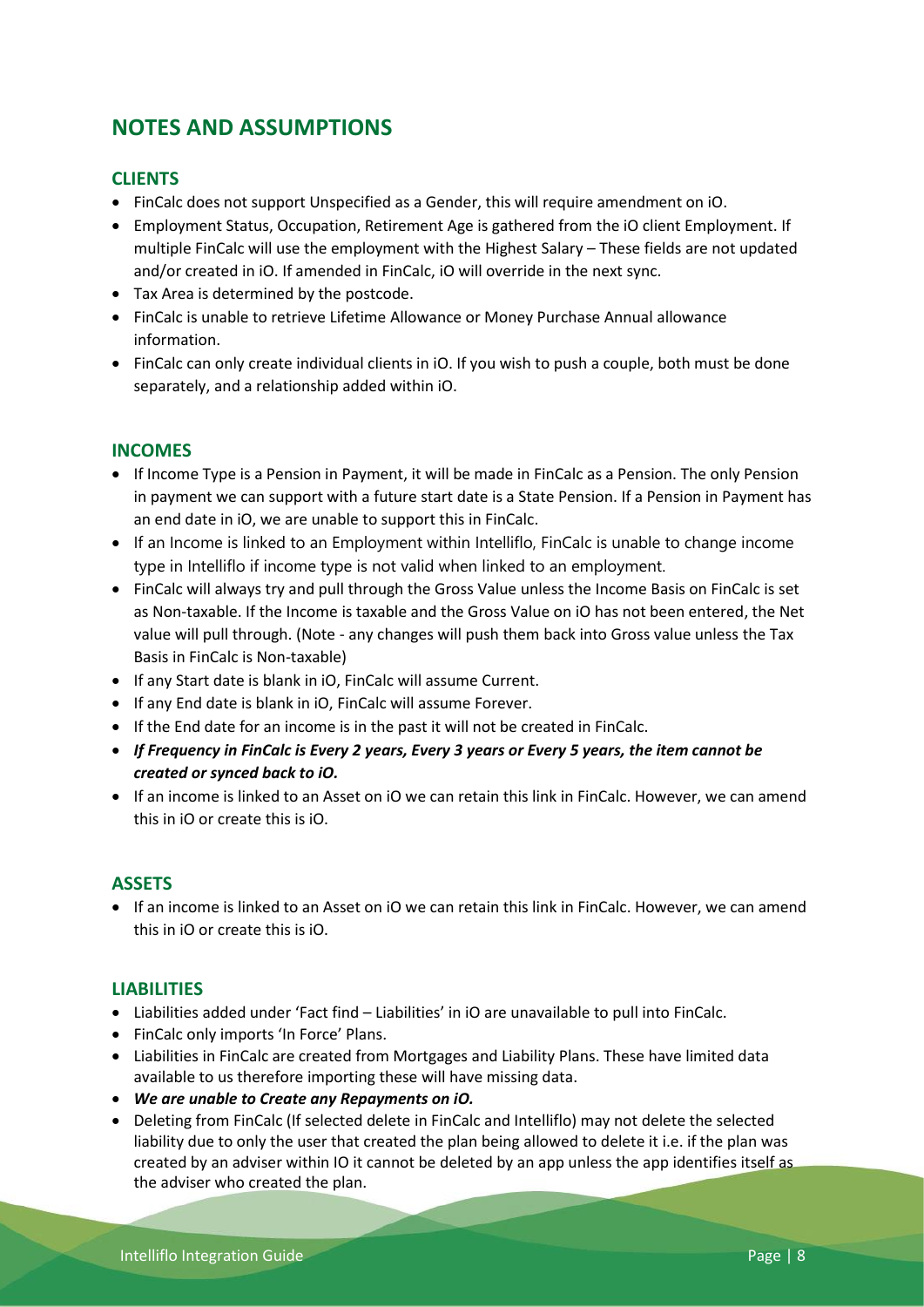### <span id="page-9-0"></span>**EXPENSES**

- If any Start date is blank in iO, FinCalc will assume Current.
- If any End date is blank in iO, FinCalc will assume Forever.
- *If Frequency in FinCalc is Every 2 years, Every 3 years or Every 5 years, the item cannot be created or synced back to iO.*
- If Owner is Amended in iO, this will link the expense within FinCalc and create a new linked expense.

#### <span id="page-9-1"></span>**SAVINGS & INVESTMENT ACCOUNTS**

- FinCalc only imports 'In Force' Plans.
- We do not import any charges or future growth assumptions. Please ensure this data is reviewed and amended accordingly.
- FinCalc cannot update a Product Type in Intelliflo. Please amend this in Intelliflo.
- Deleting from FinCalc (If selected delete in FinCalc and Intelliflo) may not delete the selected liability due to only the user that created the plan being allowed to delete it i.e. if the plan was created by an adviser within IO it cannot be deleted by an app unless the app identifies itself as the adviser who created the plan

### <span id="page-9-2"></span>**SAVINGS CONTRIBUTIONS**

- We are unable to import any Transfer Contributions or Rebate Contributions into FinCalc. As well as this, we only import Contributions from 'Self' into FinCalc.
- Both Savings Contributions and Reinvesting Dividends are imported into iO, however please note % is not available on iO so may appear as £0 if no monetary value entered.
- *If Frequency in FinCalc is Every 2 years, Every 3 years or Every 5 years, the item cannot be created or synced back to iO.*

### <span id="page-9-3"></span>**SAVINGS WITHDRAWALS**

- We are unable to import any Transfer Withdrawals, % of Funds Withdrawal or % of Investment Withdrawals into FinCalc.
- *If Frequency in FinCalc is Every 2 years, Every 3 years or Every 5 years, the item cannot be created or synced back to iO.*

#### <span id="page-9-4"></span>**DEFINED BENEFIT PENSIONS**

- *We are unable to create Transvas Linked Pensions in iO.* However, if this item is already in iO this will import as a Defined Benefit Plan and you are able to amend the Pension type to Defined Benefit (Transvas Linked). Doing so will turn off any future updates.
- We assume the 'Prospective Pension at Retirement' input within FinCalc is at the Schemes Normal Retirement Age including any future revaluation. Please ensure this data is reviewed and amended accordingly.
- We do not import any assumptions or Scheme factors. Please ensure this data is reviewed and amended accordingly.
- Deleting from FinCalc (If selected delete in FinCalc and Intelliflo) may not delete the selected liability due to only the user that created the plan being allowed to delete it i.e. if the plan was